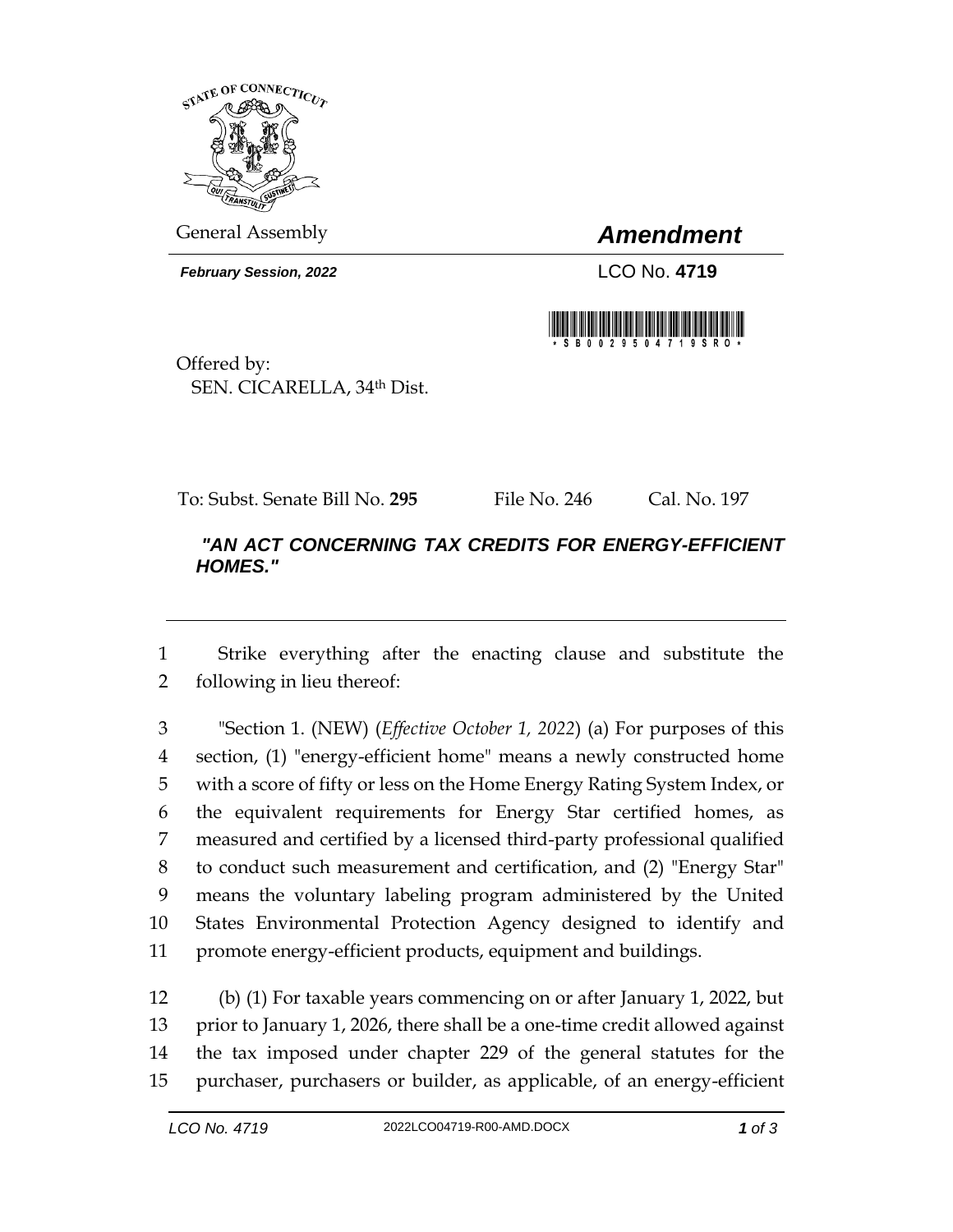home during any such taxable year, provided the credit for such energy- efficient home purchase shall only be available to a purchaser or purchasers if such home is occupied as the principal residence of such purchaser or purchasers for at least three years after such purchase, verifiable by property tax records, and is not a vacation or rental property.

 (2) The credit shall be in an amount equal to (A) two thousand five hundred dollars for any such purchaser who files an income tax return individually, (B) five thousand dollars for any such purchasers who file an income tax return jointly, and (C) five thousand dollars for any builder. Each such purchaser shall claim the credit in the taxable year in 27 which such purchase of an energy-efficient home occurred, and each builder shall claim the credit in the taxable year in which such home was first issued a certificate of occupancy by the local building official, by including the certificate issued pursuant to subdivision (3) of this subsection with such income tax return filed with the Commissioner of Revenue Services.

 (3) The Secretary of the Office of Policy and Management shall issue a certificate to each purchaser or builder of an energy-efficient home, upon the application of such purchaser or builder on a form or forms prescribed by the secretary, if the secretary determines such purchaser or builder meets the criteria for the tax credit described in this section. Such certificate shall identify the taxpayer filing individually or the taxpayers filing jointly, as applicable, and certify that such taxpayer satisfies the requirements of subdivision (1) of this subsection.

 (c) (1) The amount of the credit allowed to any purchaser filing individually, purchasers filing jointly or builder, as applicable, pursuant to this section shall not exceed the amount of tax due from such purchaser, purchasers or builder under chapter 229 of the general statutes with respect to the taxable year in which such credit is being claimed. Any such credit claimed by such purchaser, purchasers or builder but not applied against the tax due under said chapter may be carried forward for the five immediately succeeding taxable years until